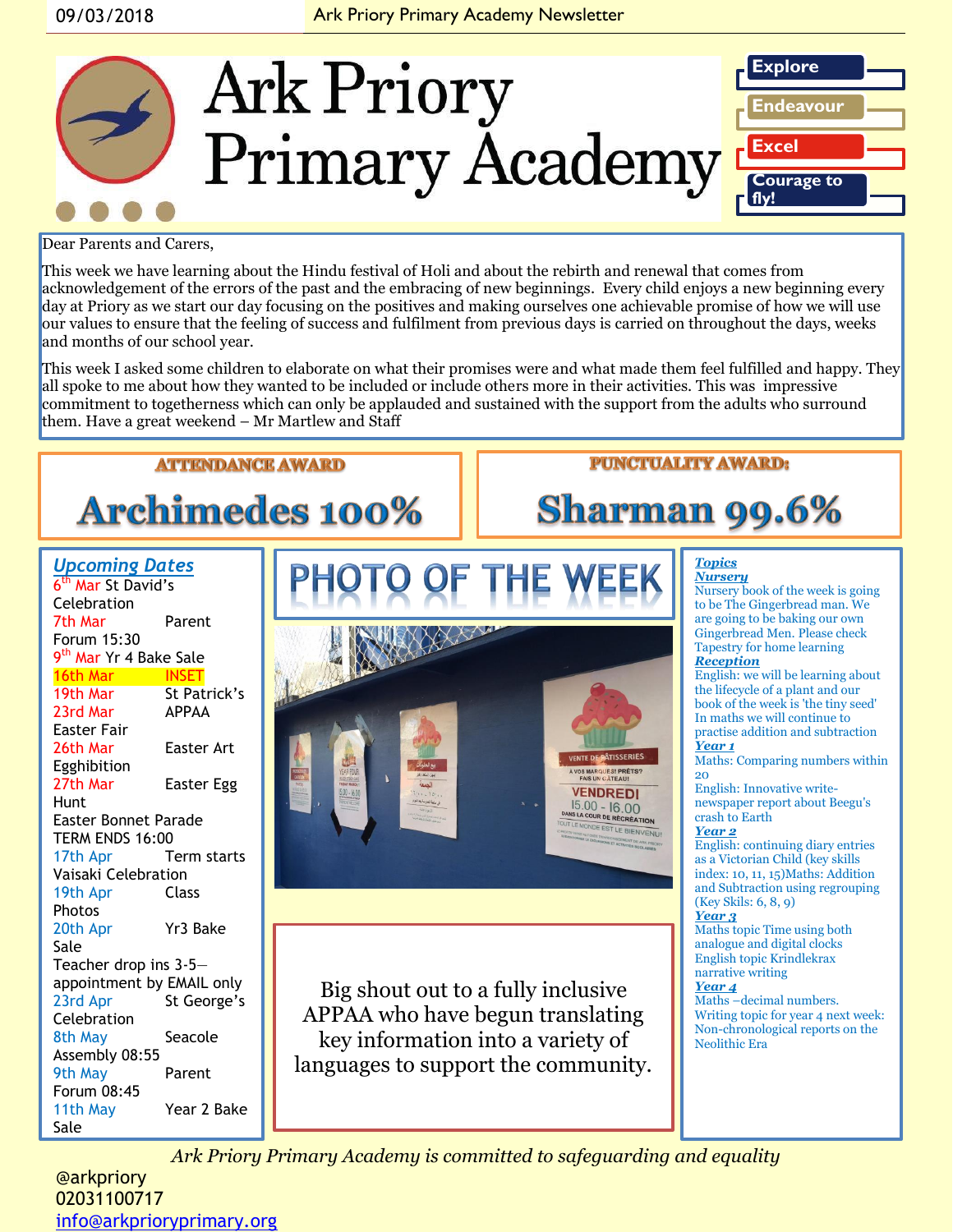### **Celebration Achievement**

Parents of Children named below are welcome to attend awards assembly These children will receive their certificate on: 19th March 2018 Yrs. 2, 3 & 4 08:50 Yrs. R & 1 09:45

|              | <b>COURAGE</b>    | <b>EXPLORE</b> | <b>ENDEAVOUR</b> | <b>EXCEL</b> |
|--------------|-------------------|----------------|------------------|--------------|
| $\mathbf R$  | <b>Saara</b>      | Yousuf         | <b>Chris</b>     | Molly        |
| 1            | Khushie           | Ronnie         | Kyrah            | Mimi         |
| $\mathbf{2}$ | Flynn             | Fleur          | <b>Ilyas</b>     | Iman         |
| 3            | <b>Clementine</b> | Amaya          | Whitney          | Daniel       |
| 4            | <b>Ibrahim</b>    | <b>Esther</b>  | <b>DeVonte</b>   | Philippa     |

### **Handwriting Awards**

| $\mathbf R$    | Yaseen     |  |
|----------------|------------|--|
| 1              | Kateleen   |  |
| $\overline{2}$ | Rua        |  |
| 3              | Sebastian  |  |
| $\overline{4}$ | Daniella M |  |

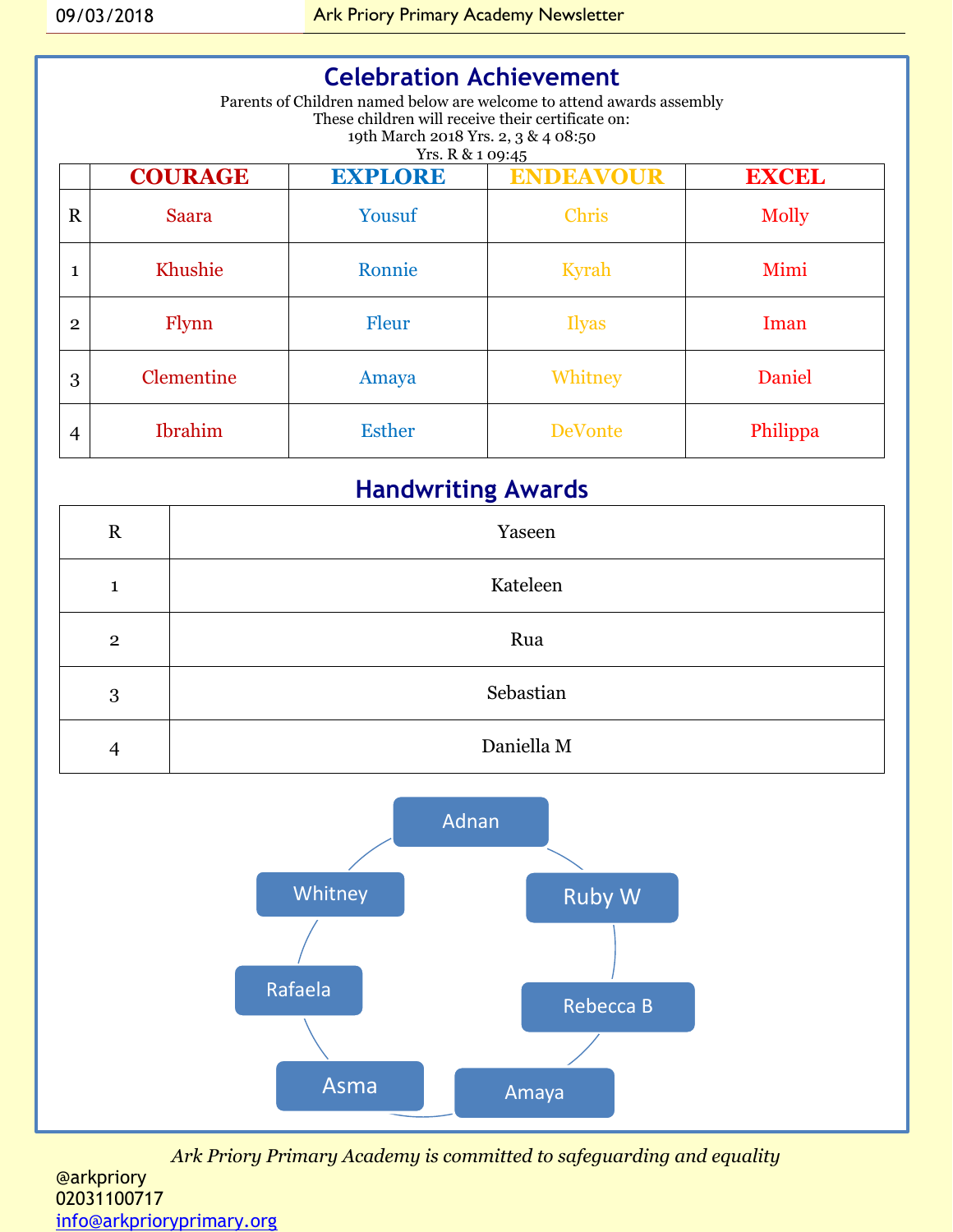### **Notices**

#### *Nursery*

- Nursery book of the week is going to be The Gingerbread man. We are going to be baking our own Gingerbread Men. Please check Tapestry for home learning
	- **Reminder that all home learning journals should be returned on Monday**

#### *Reception*

- Shackleton will start their first swimming lesson on Tuesday 27th. Please bring your child in wearing their Pe kit. Children will need a towel, swimming costume, goggles and swimming hat.

#### *Year 1*

- Notices: Year One P.E. days are Tuesday and Thursday so please ensure your children wear their P.E. kits on these days. There is no longer swimming in Year One. TOPIC: Great Fire of London
- Any spare cardboard of bottles/ junk modelling please bring in thank you
- PANKHURST ASSEMBLY CANCELLED DUE TO ABSENCE LEVELS THIS WEEK MEANING LACK OF PRACTICE!

#### *Year 2*

- PE will be on Wednesday and Thursday for both Year 2 classes
- Victorian Day Experience 23rd March

#### *Year 3*

#### *Year 4*

Trip to the Crystal - Wednesday 21<sup>st</sup> March return to school by 16:30

#### **General**

#### **Any spare girls tights for girls for the office clothing store would be great, along with any larger sized boys trousers and spare socks for nursery children. Thank you**

#### **TRIPS**

The academy is running a sizeable deficit on school trips – going forward if the academy does not receive a considerable increase in the number of parents contributing to the trips the trips themselves will not be able to run or only those children who have contributed will be able to attend. If you require financial assistance with trips, clubs or similar please speak to Miss Dunford in the office who will help you apply for financial assistance.

#### **Lost Items**

There is a box in the office for day to day belongings with names for children to collect as they lose them. The unnamed box outside has had everything washed and now in the drying process. UNCOLLECTED ITEMS by 23/03- will be donated to APPA for school uniform sale (unnamed belongings)

#### **School Photos:**

Proofs have been handed out. The deadline to get your order done through the school is Thursday 15th March. Please be aware that it is faster if you do it online, with more options on what you can have your child's photo on so do not panic if you miss the deadline.

#### - **Karate**

Karate classes for children and adults with Sensei Alex at Club des Sports, East Acton Lane on Monday, Wednesday and Fridays afternoons. Join us for a free trial plus 20% of the first terms fees for new students. Contact us at 07538497798 or [contact@londonkarate.co.uk](mailto:contact@londonkarate.co.uk) for more information.

#### **Library**

MONDAY P - ARCHIMEDES, PANKHURST, SEACOLE, ARMSTRONG TUESDAY PM – SHARMAN, FLEMING, BRUNEL, CURIE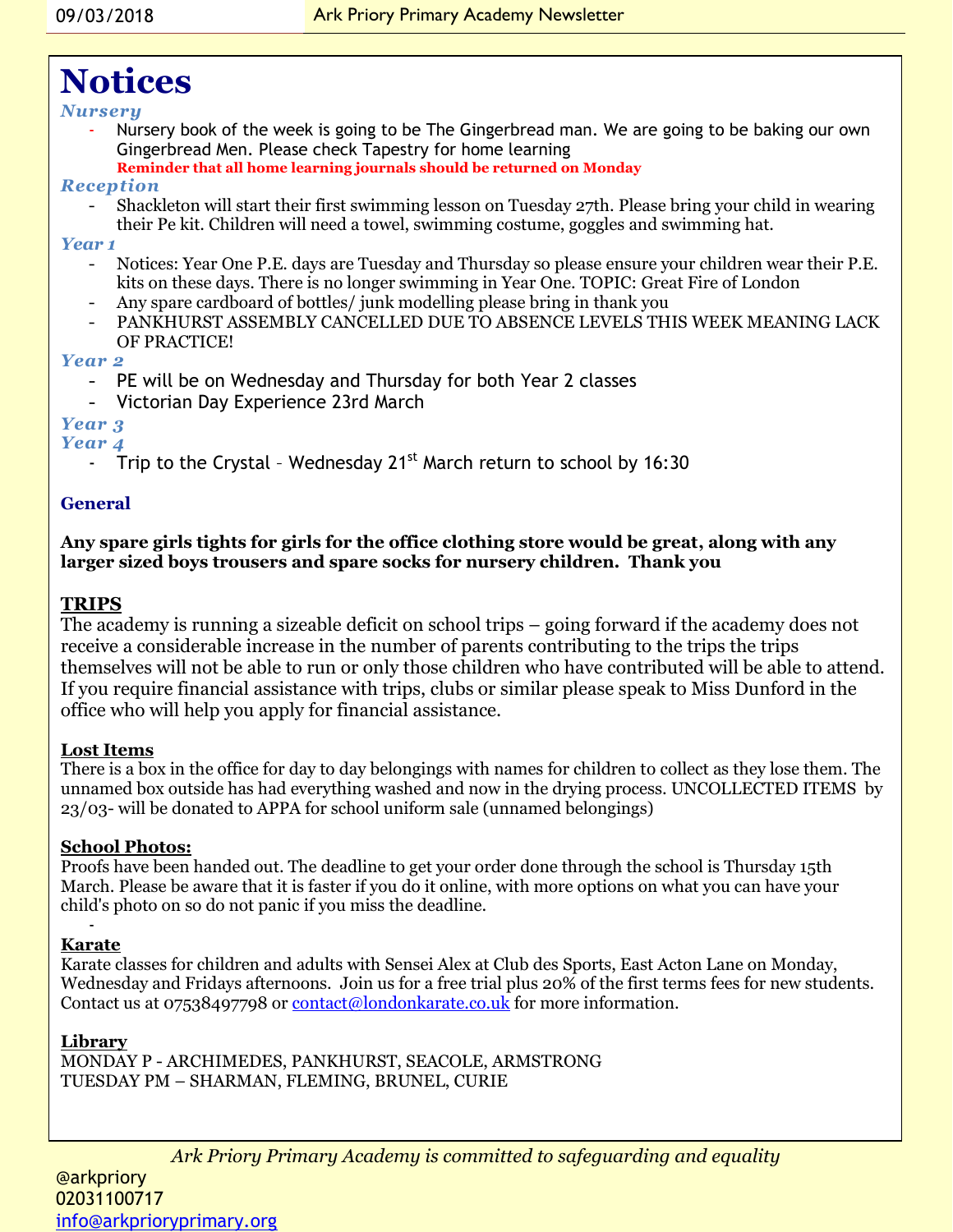



### *Frame it!*



The academy is appealing for unwanted picture frames of all shapes, sizes and styles to use in a new art project in the school. All donations are welcome via the academy office. ALL SIZES WELCOME



## *5 Minute Hero*

The academy is trying to provide more role models for children to spend some time interacting with. As such if you have an achievement you are proud of – professional or personal that you think would be appropriate for a 5 min presentation and a quick Q&A we would love to hear from you. We would be especially keen to hear from professionals who would be happy to talk through their pathways at school and university to reach their differing qualifications.

Our first 5 minute hero spoke to reception about his experiences as a surgeon – big whoosh to Mr Woollard!